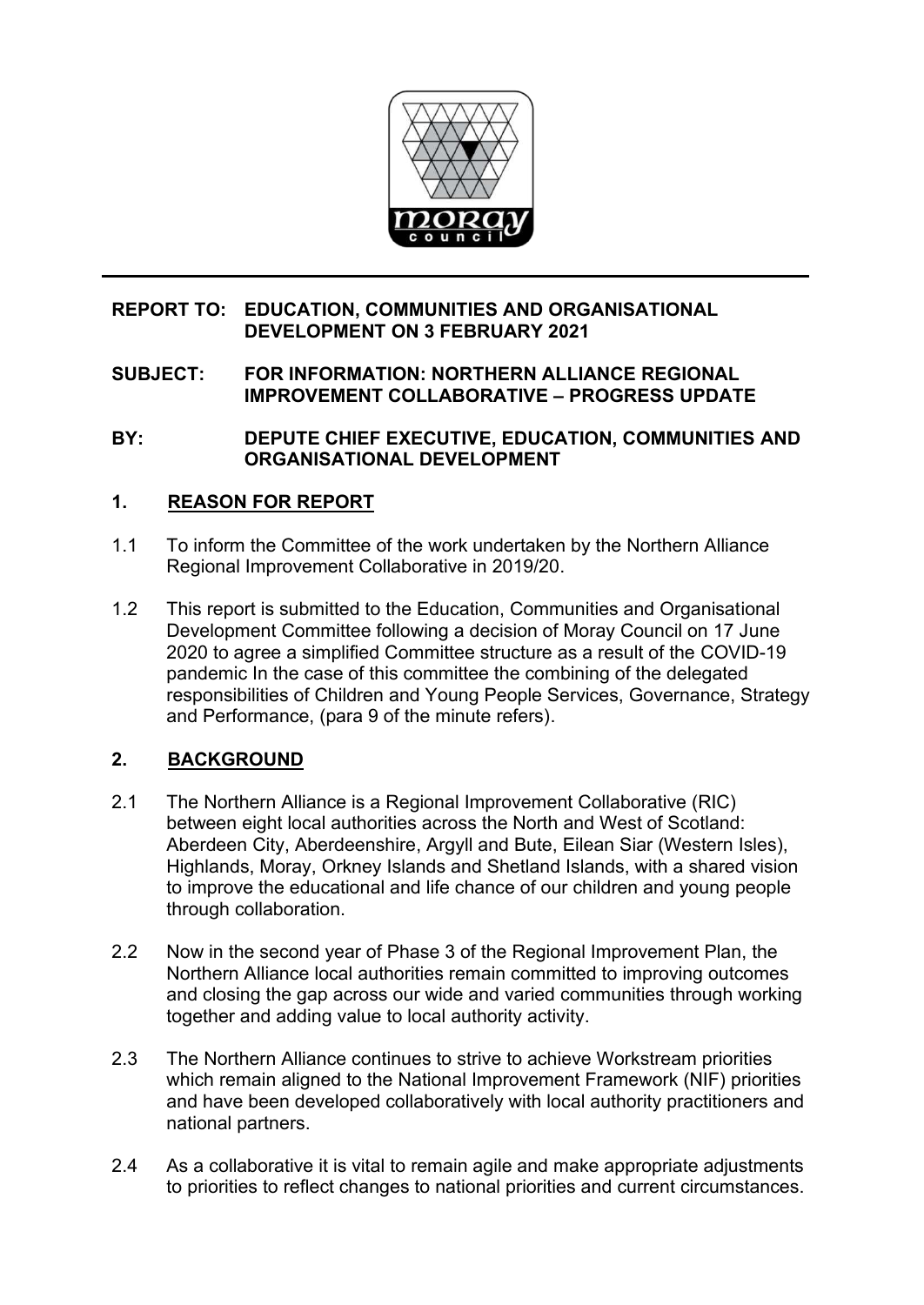2.5 Activity and associated impact across the workstreams in 2019-20 includes:

## **Numeracy & Maths**

- 2.6 The small schools' network was established providing support from the Northern Alliance and Education Scotland for principal teachers within single staff member departments in secondary schools, developing peer-to-peer collaboration digitally and subsequently reducing professional isolation. Accompanying this, is the teach-meet approach, the aim of which is to encourage local practitioners to share examples of what is working in their classroom practice.
- 2.7 Using the teach-meet approach for 3 events received very positive evaluations with the sessions providing opportunities to network, collaborative and build confidence. This approach has been adapted for online delivery of twilight session as part of the Northern Alliance CLPL offer.

## **1+2 Modern Language Development**

- 2.8 Class teachers engaged with development officers to ensure high quality implementation of the 1+2 language policy. As part of this activity, online language resources for practitioners in both French and Gaelic have been developed. These accessible bite-sized resources aim to upskill practitioners effectively to implement and deliver high quality additional language learning within the classroom.
- 2.9 Through increased accessibility, resources are building an increased shared understanding of high quality implementation across the Northern Alliance.

## **Early Years**

- 2.10 In January, the Northern Alliance Emerging Literacy Network was re-formed with representation from each of the Local Authorities. This network worked together to evaluation the implementation of Emerging Literacy across the Northern Alliance and report on progress. Partnership working included colleagues from the Children and Young People's Improvement Collaborative (CYIC) and the National Allied Health Professional (AHP) Lead. Links have also been made to the National Practice Guidelines for the Early Level – 'Realising the Ambition'.
- 2.11 A series of recommendations has also been included within the Evaluation Report which will further support the quality and sustainability of Emerging Literacy across the Northern Alliance.

## **Raising Attainment & Closing the Poverty Related Attainment Gap**

2.12 Upskilling of practitioners continues through twilight sessions, breaking down area demographic data as well as exploring the opportunities to gain insight from children, young people and families with lived experience through the 'Our Voice' project. This aims to provide a place-based approach to informing school priorities and interventions.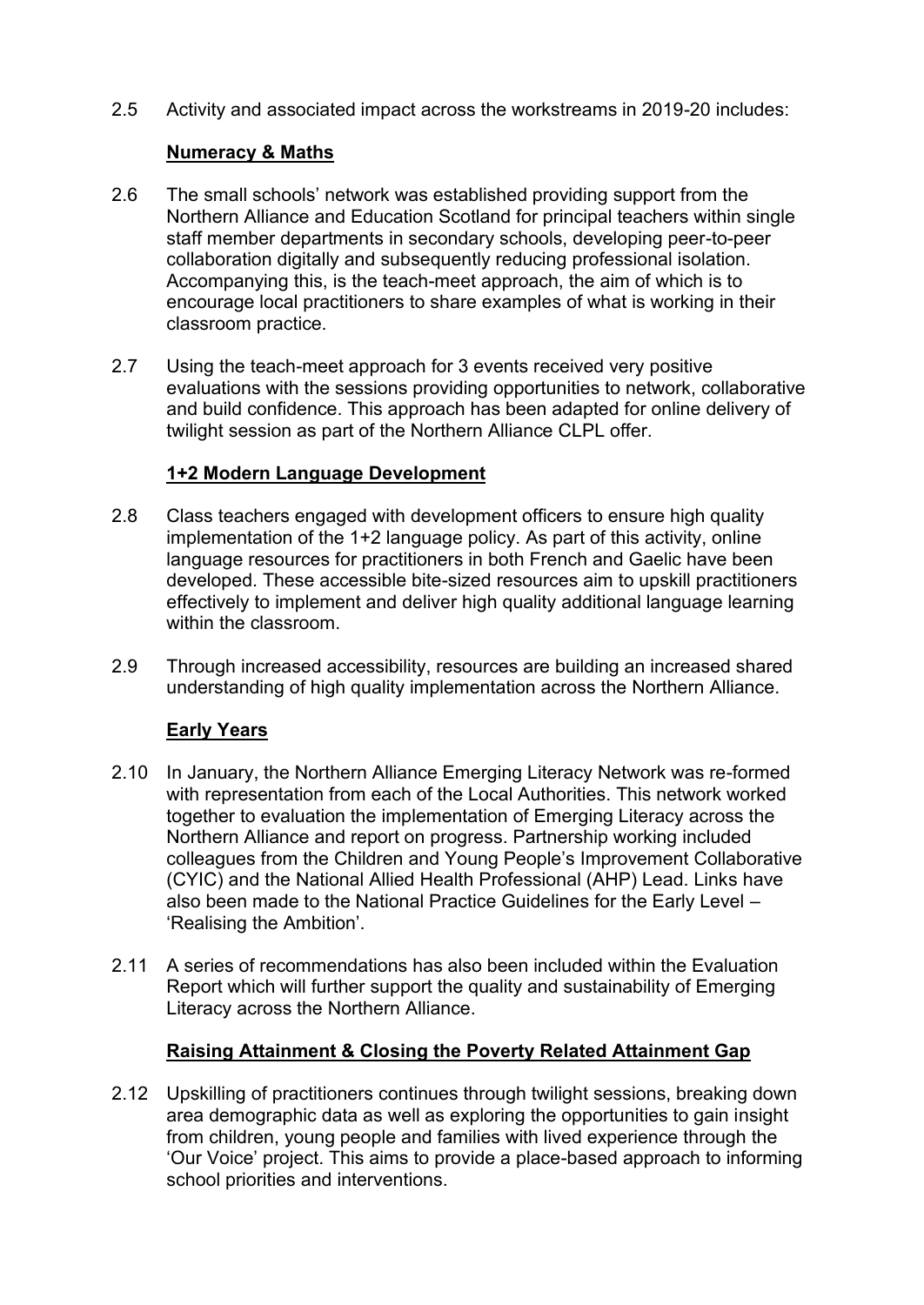2.13 This has facilitated Local Authorities and schools to find and interpret data based on their local context in order to understand the nature of poverty in their community and therefore implement policy and practice to best tackle the attainment gap. There has therefore been improved practice regarding specific policy in schools in mitigating the barriers to learning that poverty has created.

## **Sustaining Education in our Communities**

- 2.14 Working with individual authorities, training has been provided on the moderation of building core facts assessments.
- 2.15 This will enable teams to take a more holistic approach to these assessments, which in turn will lead to more accurate assessments of the learning estate and subsequently ensure that the best quality learning environments are available for children and young people.
- 2.16 An Interrupted Learners Programme was developed by e-Sgoil to support and reengage learners from across the Northern Alliance with education where this has not been possible. This model was developed with extensive input from multidisciplinary professionals (such as Education Psychologist, Occupational Therapist and our Autism Practitioner).
- 2.17 This innovative approach provides an online, interactive and supportive learning community where pupils feel in control. This proof of concept provides a model of working for young people to learn in a safe and comfortable environment and remain engaged in their learning. The prospect of extending or replacing this model provides an opportunity to support vulnerable young people within a number of contexts.

# **Leadership**

- 2.18 An increased range of professional learning programmes and activities has been developed for leaders at all levels. These programmes enable participants to work collaboratively with colleagues to enhance and extend their own leadership skills and consider how they apply them in their own context.
- 2.19 Feedback from the Aspiring Middle to Leadership prototype was very positive and the programme will run next session co-facilitated by the Workstream Lead. Evolving Systems Thinking was paused with 3 days remaining and is now underway again in a revised online format. A final evaluation will be carried out once the programme is completed.
- 2.20 Further detail of Workstream Priority Improvement activity as set out in the Regional Improvement Plan can be found in the Progress & Impact Report 2019-20 (**Appendix 1**).

## **3. IMPACT OF COVID-19**

3.1 In late March the Northern Alliance team held a strategy session to refocus its vision in light of COVID-19. Work has been undertaken to reshape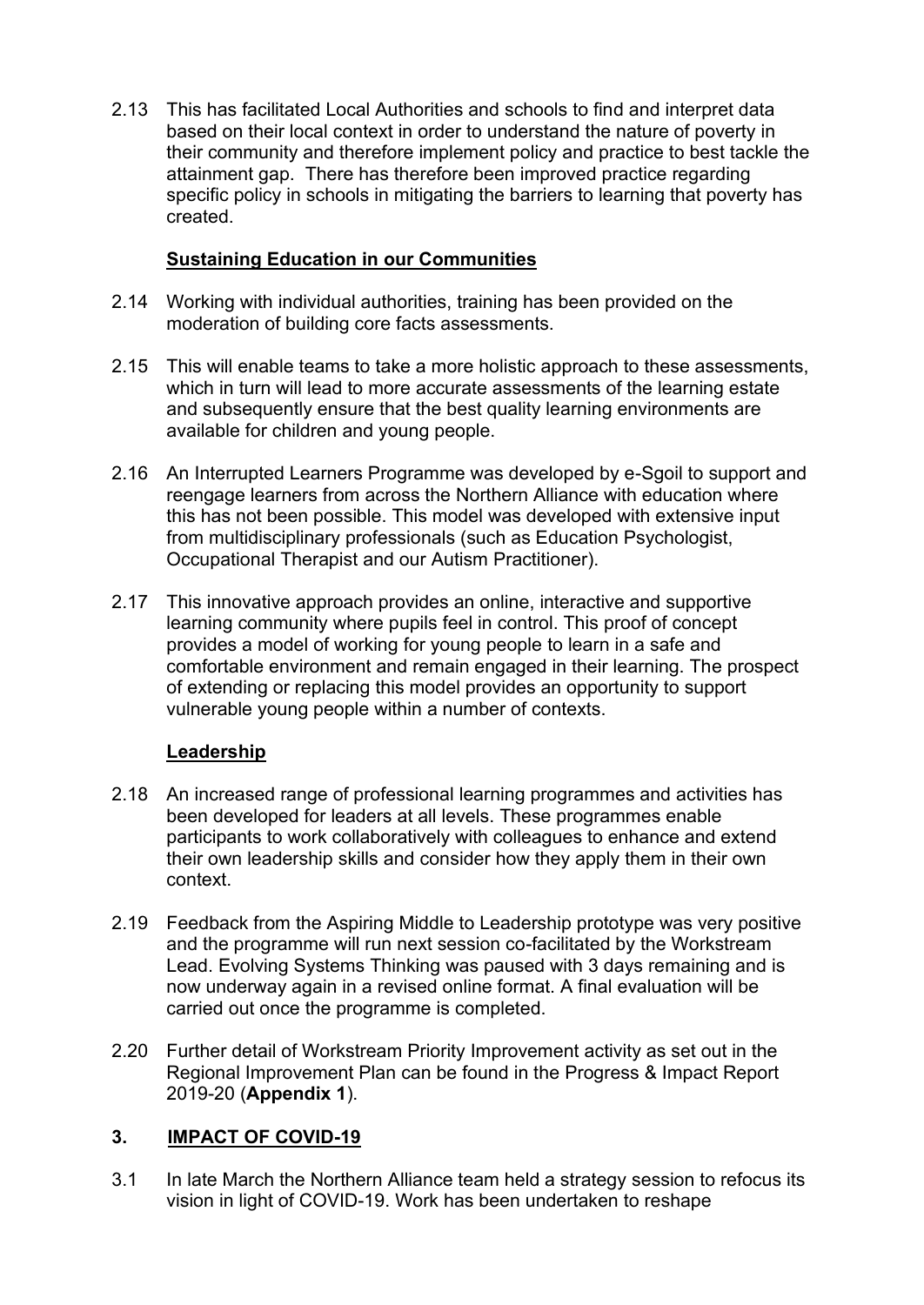workstream priorities, outcomes and processes in light of the impact of the pandemic whilst understanding the needs of the system going forward and growing connections with practitioners across the Northern Alliance.

- 3.2 The Workstream Lead for 'Sustaining Education in our Communities' has worked alongside 'Response and Recovery' representatives from every local authority in the Northern Alliance and has also participated at a national level in response to the challenges of COVID-19. Northern Alliance officers collaborated through weekly meetings and sharing successes. Northern Alliance learning estate developments prior to this situation have also supported local authorities through utilising profiles for schools, leading to ease preparation for returning to school and ELC.
- 3.3 As a result of coming together to create a shared support strategy, the Northern Alliance Central Team had a clear, shared understanding of how the Collaborative should move forward in response to the COVID-19 pandemic. In addition, firm foundations were being made for developing a longer term plan for working together. Data which evidences the impact of these actions is accessible through a data Sway - [Supporting Evidence.](https://sway.office.com/GRie6QTFCUTgwNCc?ref=Link)

Highlights form the data sway include (between January and June 2020):

- An increase in collaborative engagements recorded.
- An increase in number of practitioners involved in collaborative engagements.
- An increase in Northern Alliance Twitter followers from 3681 to 4009.
- Increased number of visits to the Northern Alliance Glow SharePoint site from 4041 to 11,883. An increase of 7,842 visits attracting 1,205 new viewers.
- 3.4 From the data it can be seen that following an initial dip in collaborative engagements in early April, data increased significantly towards the end of April and throughout the rest of the school term. It is important to recognise the increased time and opportunity for most education staff to access and engage in online professional learning opportunity prior to the return to school in August. Barriers to collaboration which existed before such as a travel and costs are no longer issues with the increased use of online platforms for meetings, engaging with workstream networks of practitioners and for learning.

## **4. SIGNIFICANT CHANGES FOR 2020-2021**

- 4.1 The appointment of a Quality Improvement Manager to operationalise the RIC plan has had a significant positive impact on the pace of developments and the evaluation of impact. The team have a renewed focus of the Northern Alliance vision and the work in their individual roles. A set of drivers has also been developed to drive forward improvement priorities and support the Regional Improvement Collaborative to respond in an agile way to the changing educational landscape.
- 4.2 The developed drivers are: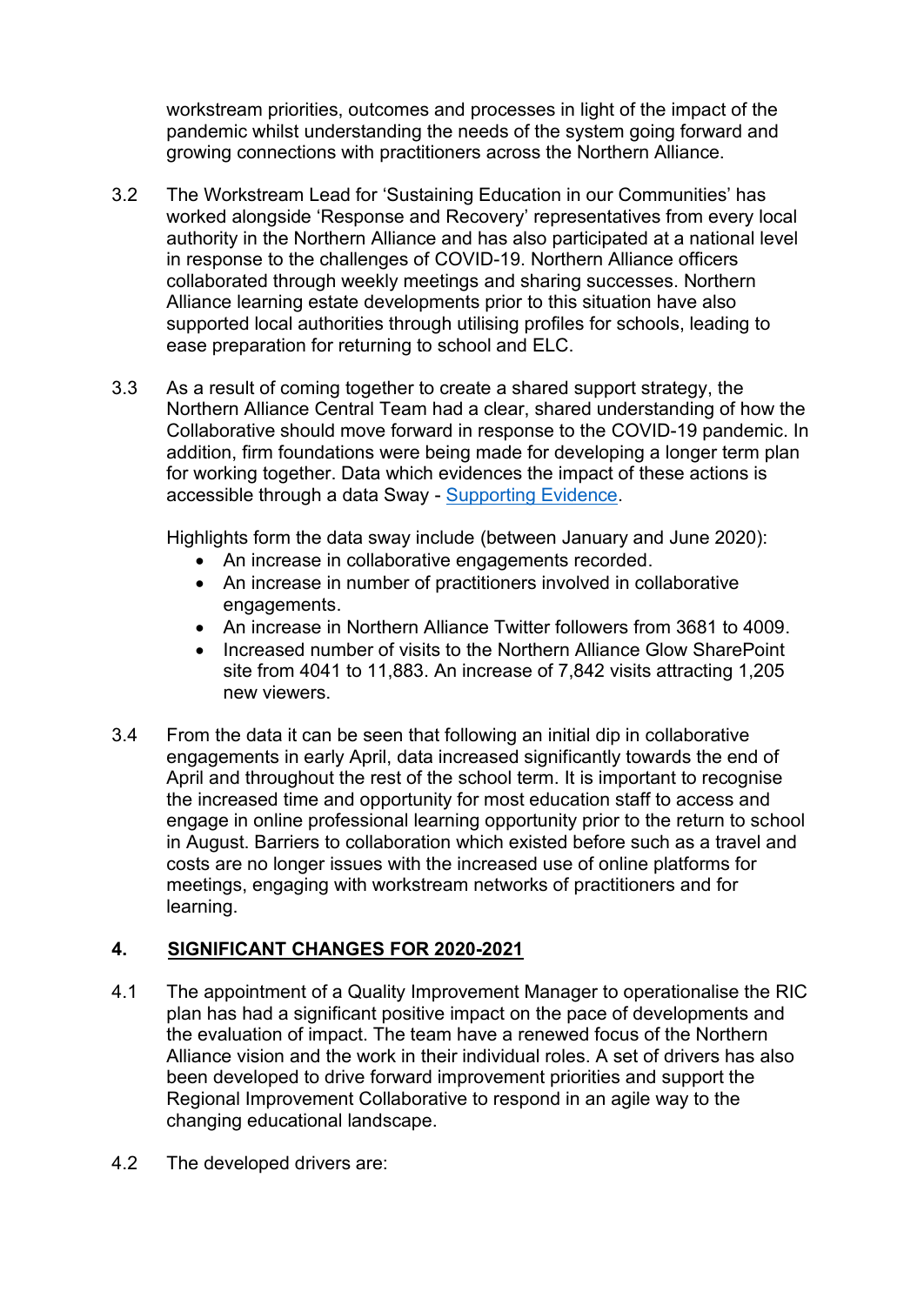- **Agile ways of working** Harnessing new platforms, norms and routines in how we work, collaborate and communicate.
- **Building relational capital** Strengthening trust, connections and collaboration, reducing competition and silos.
- **Digital learning transformation** Adapting and exploring our approaches to learning and being online.
- **Working alongside one another**  To explore new and emerging practices in learning and teaching.
- 4.3 Full detail of all improvement activity for each Workstream priority and additional areas of focus can be found in the Regional Improvement Plan: Phase 3 (amended September 2020) (**Appendix 2**).

## **5. SUMMARY OF IMPLICATIONS**

**(a) Corporate Plan and 10 Year Plan (Local Outcomes Improvement Plan (LOIP))** 

The work in the RIC plan supports local work to meet the Council's Our People objective in relation to providing opportunities where young people can achieve their potential to be the best they can be.

- **(b) Policy and Legal:**  None
- **(c) Financial implications:**

Continuation of Scottish Government funding.

On 23 October 2020, a grant resourcing request for £895,233.34, the majority of which is staffing costs, was submitted to the Scottish Government for continued funding for the period of 1 August 2020 – 31 March 2021. Agreement was confirmed in November 2020 that Scottish Government funding will continue for Regional Improvement Collaboratives from August 2020 to March 2021. At the same time, informal indication was received of continued funding for RICs to March 2022.

A guarantee of continued funding would provide stability for the Collaborative in moving forward on the regional improvement plan as we strive towards realising our vision for our children and young people across the Northern Alliance.

- **(d) Risk Implications**: none
- **(e) Staffing Implications:** none
- **(f) Property**: none
- **(g) Equalities/Socio Economic Impact**: none
- **(h) Consultations**: none